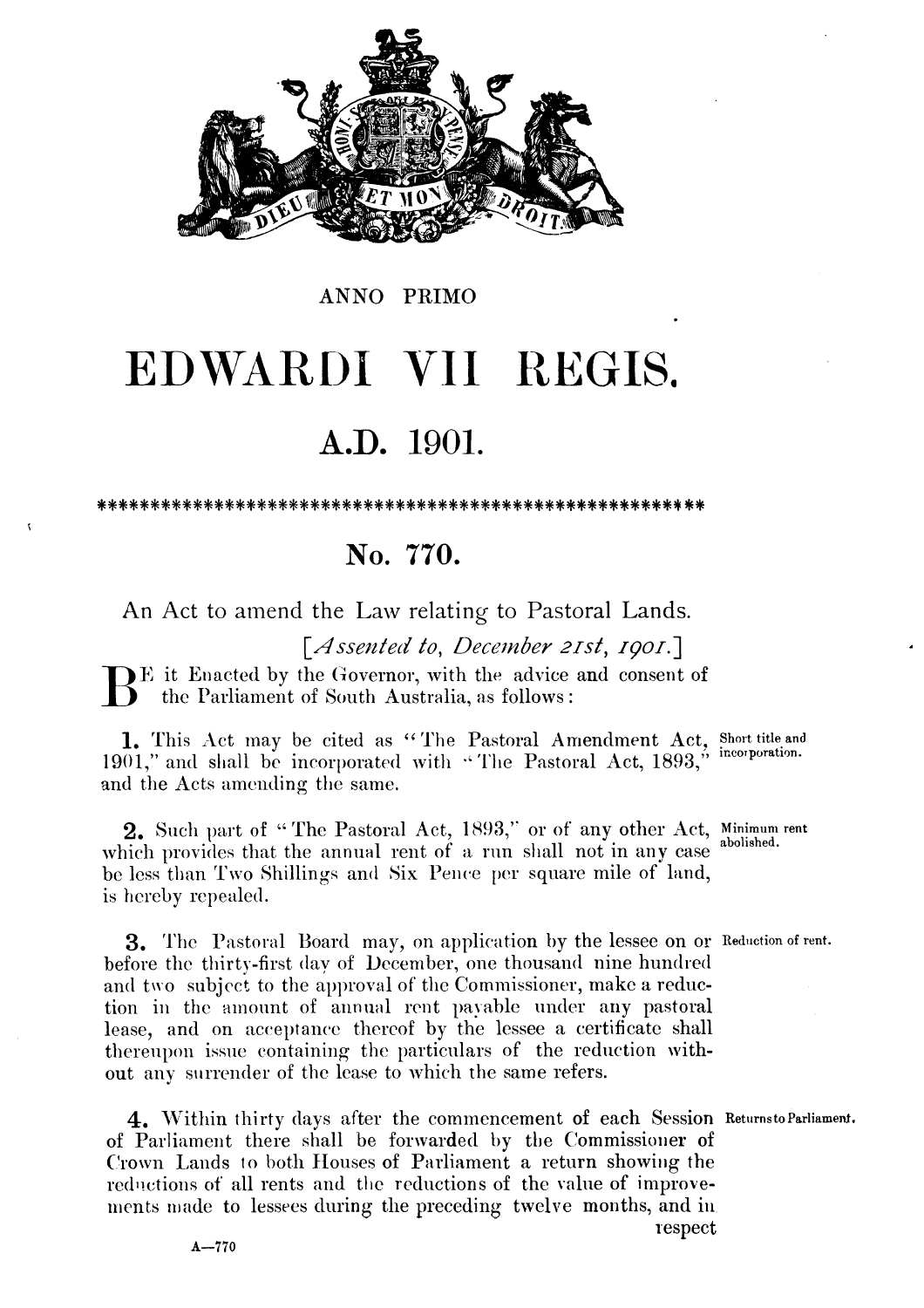# **I**<sup>°</sup> EDWARDI VII, No. 770.<br>*The Pastoral Amendment Act.* -1901.

respect of every such reduction the return shall set forth the name of the lessee, the number of his lease, the area thereby demisecl, the locality of the run, the rent payable prior to and consequent on any reduction, the value fixed in respect of the improvements prior to and consequent on any reduction thereof, and the reasons for any such reduction.

reletting for pastoral<br>purposes prohibited.

**Notice of resumption.** 5, The notice under Part X. of " The Pastoral Act, **1893,"** of the resumption of any pastoral lands shall set out the purpose for which the land is intended to be resumed.

**Resumption for 6.** No lands comprised in a pastoral lease shall be resumed for any purpose except such lands as shall be required for intense culture, or for public works, such as railways. tramways, roads, bridges, public buildings, water conservation works, or as a site for a town or cemetery, or for mining, or for residential sites, commonage, or other purposes incidental to mining, or for park lands, in which cases one month's notice of the intention to resume shall be given for all such purposes except for intense culture, and where such resumption is for the purpose of intense culture one year's notice shall be given: Provided that immediately after notice of resumption for the purposes herebcforc specified the Commissioner may enter upon the land comprised in any such lease for the purpose of making any necessary surveys: Provided also that nothing in this section contained shall prevent the Commissioner from resuming . pastoral lands in hundreds existing at the time of the passing of this Act in manner prescribed by Part X. of "'l'he Pastoral Act, **1893** ": Provided also that if no portion of the lend resumed for intense culture shall be used for intense culture for a period of two years from the date of the expiry of the notice of resumption, the lessee or his successor in title to the lease from which such land shall have been resumed shall have the first right to a lease thereof, upon the same terms and conditions as the land was held at the time of such resumption, for the balance of the term named therein upon repayment by the lessee of any compensation for such resumption.

**Definition. 7.** " Intense culture " shall mean the growth of fruits, plants, and vegetables, or any other produce, by means of irrigation from artesian wells, or natural springs, or water conserved by the State.

Amendment of section **8.** Sub-section 1 of section 2 of "The Pastoral Amendment Act, <br><sup>2</sup> of Act No. 712 of **1898-9**," is hereby repealed, and the following sub-section is inserted **3.** Sub-section 1 of section 2 of  $\theta$  The Tastoral Amendment Act, 1898-9," is hereby repealed, and the following sub-section is inserted in lieu thereof:  $-\theta$ All leases hereafter granted of pastoral lands not certified by the Pastoral Board and approved by the Commissioner as unlikely' to be required for closer settlement shall be for twentyone years. All other rastoral leases hereafter granted shall be for a term of forty-two years, subject to re-valuation of rent for the last twenty-one years thereof: Provided that in fixing rents of a run, whether by re-valuation or otherwise, no regard shall be had to any increase in value of the run caused by improvements thereon which any lessee shall hare made or paid for, and which shall not be the property of the Crown.  $\qquad \qquad \qquad \qquad \textbf{Q. Section}$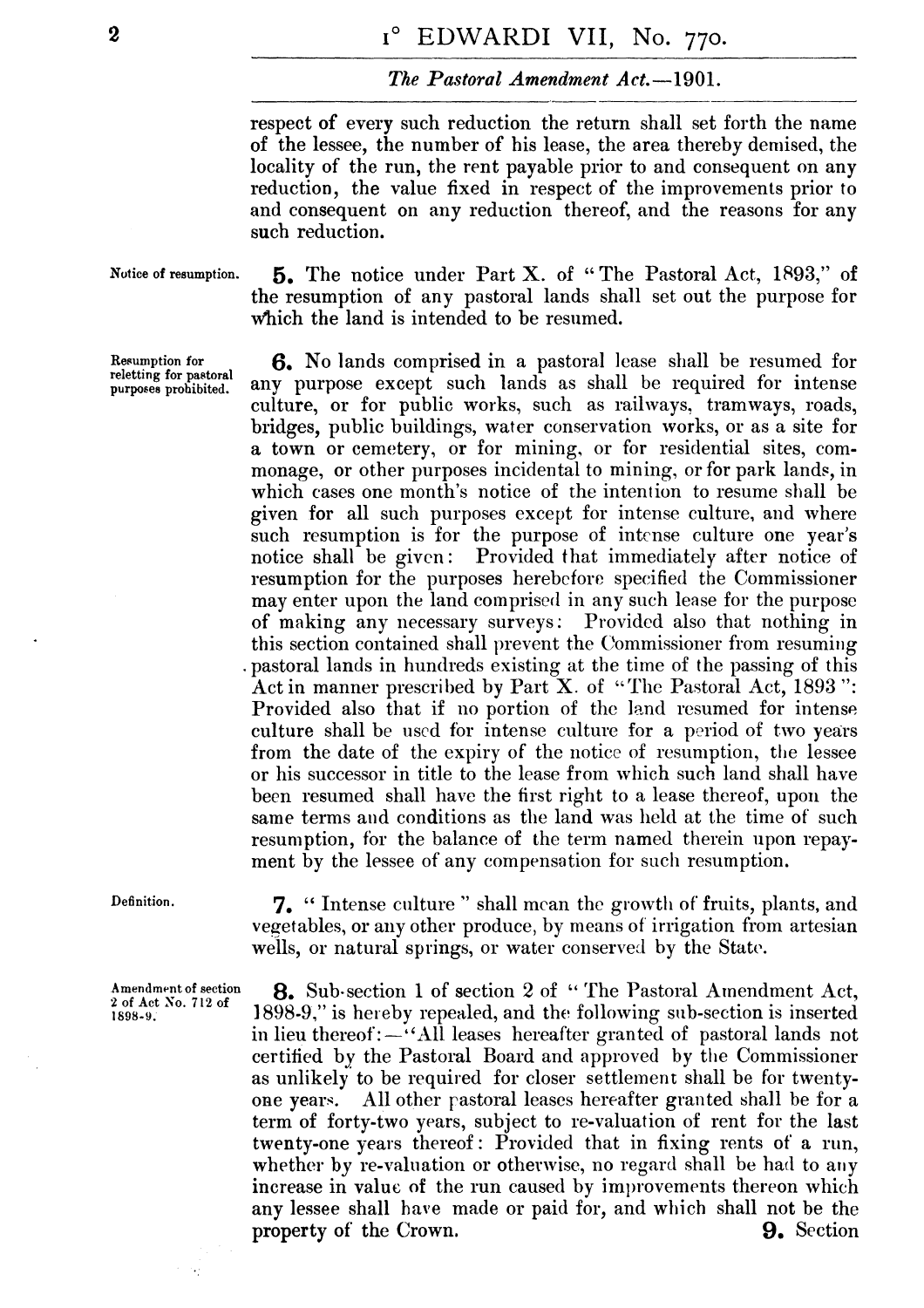#### *The Pastoral Amendment Act.* --1901.

**9.** Section 66 of "The Pastoral Act, 1893," and sections num-  $^{\text{Repeal of sections 66}}_{\text{of } \text{Act No. 585 of}}$ bered 4 and 17 of "The Pastoral Amendment Act, 1898-9," are 1893, and 4 and 17 of bereby reported hereby repealed. Acc<sub>1898-9</sub>.

10. Every lessee under the Crown of pastoral lands not within Surrender of lease. hundreds existing at the time of the passing of this Act may, until the thirty-first day of December, one thousand nine hundred and two, give notice in writing to the Commissioner of his desire to surrender his lease and take in lieu thereof a lease under the provisions of this Act; and if the Pastoral Board, subject to the approval of the Commissioner, shall consider the country in respect of which such notice is given to be fit only for pastoral occupation the Pastoral Board shall, with the approval of the Commissioner, fix the rent payable and value of improvements under such new lease, and, such rent and value of improvements having been fixed, notice thereof shall be forthwith given to such lessee, who may within six months after the receipt by him of such notice notify to the Commissioner his desire to accept a lease on the terms so fixed; and thereupon such lessee shalf be deemed to hnve surrendered his existing lease, together with all rights, claims, and demands thereunder, including all claims for compensation for improvements, and he shall be entitled to a new lease under "The Pastoral Act, 1893" and the Acts amending the same, including this Act: Provided that the Commissioner may, on the recommendation of the Pastoral Board, refuse to accept any such surrender: Provided also that this section shall not apply io either right of purchase or perpetual leases: Provided that the Pastoral Board shall not reduce the value of improvements to a lessee who has neglected to keep such improvements in a good state of repair during the term of his lease, as provided in section 51 of "The Pastoral Act, 1893," unless fresh improvements to an equal value have been made on the lease.

**11.** No transfer or absolute surrender of the lease of lands within Loan to be repaid any Vermin District shall hereafter be allowed until such district surrender. shall have repaid all loans made to it by the Government under Part XI. of "The Vermin Districts Act, 1894," or unless the Commissioner shall be satisfied that the proportion of any such moneys owing by the district payable in respect of the lease proposed to be transferred or surrendered will be duly paid as and when the same shall become payable, nor shall any lessee transfer or absolutely surrender his lease while any money is due by him to the Commissioner for wire netting or barbed wire.

**12.** The Commissioner, and all persons authorised by him, shall **Power** to bore for have full and free liberty of access, ingress, egress, and regress, with or without horses, carriages, and machinery, into, over, through, and upon any land comprised in any pastoral lease, and may thereon sink bores and wells, construct dams, reservoirs, and embankments, for the purpose of finding or conserving water; and should the discoverer or person conserving the water be other than the Commissioner, a lease of the area resumed, not exceeding one square mile, shall be granted to such person: Provided that such lease shall only be granted on land resumed for mining purposes. 13. No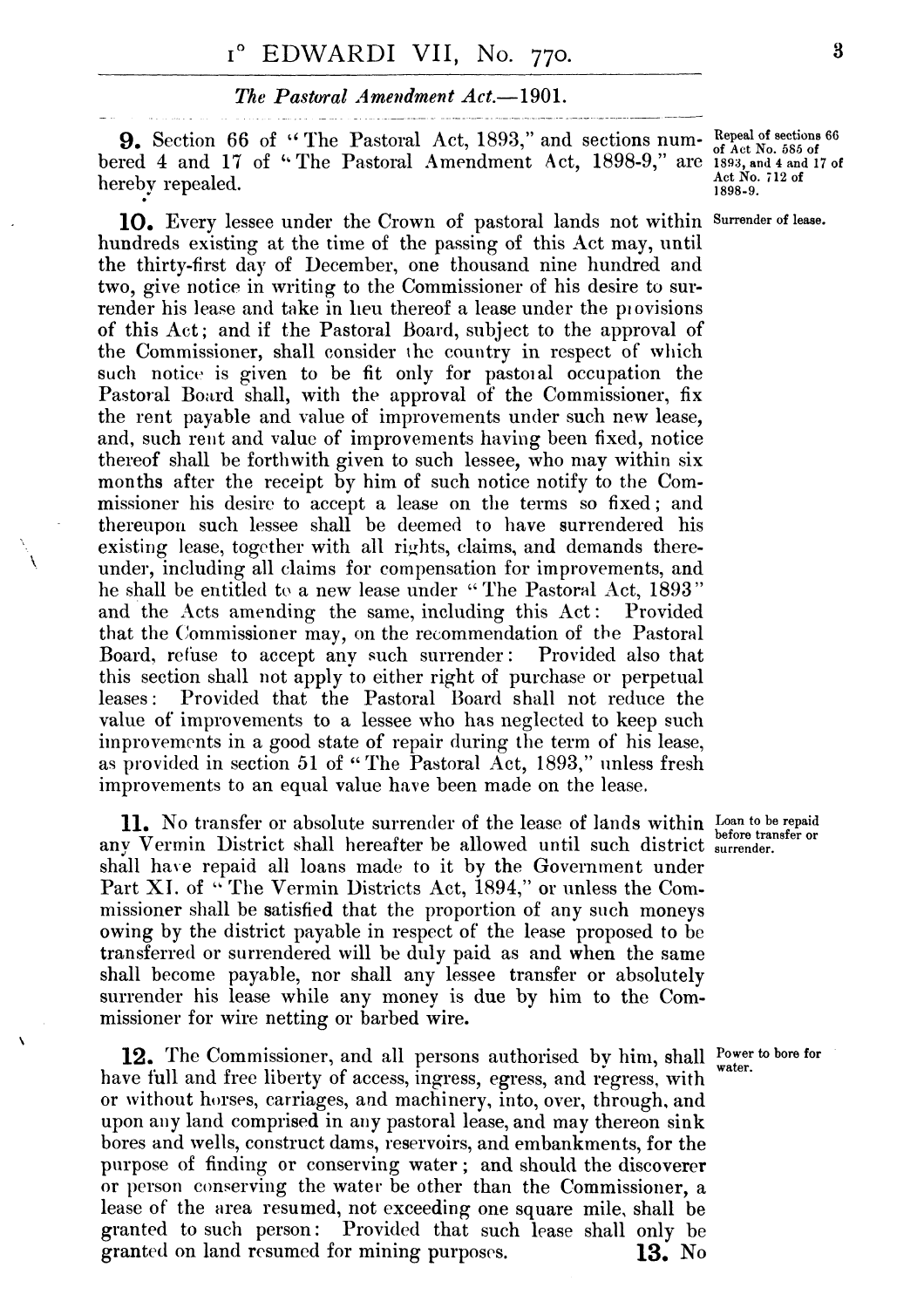#### I<sup>°</sup> EDWARDI VII, No. 770.

#### *The Pastoral Amendment Act.* --1901.

Discovery of artesian<br>wells.

13. No lessee shall be deemed to discover an artesian well within the meaning of section 20 of "The Pastoral Act Amendment Act, 1895," unless such well shall be situated at least ten miles distant from any other artesian well or any permanent natural spring existing on such run at the time when the first-mentioned well was commenced to be sunk, and yielding a supply of not less than five thousand gallons of water fit for stock per day.

Interest on **14.** The rate of interest chargeable on the purchase-money to be improvements<br>reduced to 4 per cent. paid for improvements under "The Pastoral Act, 1893," and all other Acts amending the same, by the incoming or outgoing lessee shall be reduced from Five Pounds per centum per annum to Four Pounds per centum per annum.

Substituted **15.** The Schedule set forth in " The Pastoral Amendment Act, 1898-9," is hereby repealed, and The Schedule to this Act substituted therefor, and a certificate containing particulars calculated from such Schedule shall be given to the lessee without any surrender of the lease to which such particulars refer.

Acceptance of terms. **16.** Where any lease shall be surrendered for the purpose of another lease being substituted in lieu thereof on new terms and conditions, or where any alteration in the amount of annual rent payable under any pastoral lease is approved by the Commissioner, the lessee shall accept by writing such new terms and conditions within three months after due notification that such new lease or such alteration, as the case may be, has been approved by the Commissioner; otherwise the proposed new terms and conditions or approved alteration shall thereupon determine and be void and of none effect, and the lessee shall continue to hold at the same rent and subject to the same terms, covenants, and conditions as he held prior to such surrender or approved alteration.

Mineral leases may **17.** Claims and mining leases may be pegged out or granted be granted. **and subject to the provisions of "**The Mining Act of 1893." and all Acts amending the same, over and of lands comprised in any pastoral lease whether granted before or after the passing of this Act without resumption: Provided that the provisions of this section shall not extend to any land comprised in any pastoral lease within two hundred yards of any well, reservoir, dam, dwellinghouse, factory, or building of not less than Fifty Pounds in value.

Pastoral lease. **18.** Any person entitled to a pastoral lease shall be deemed a lessee within the meaning of this and all Acts affecting pastoral lands.

Validating past **19.** All reductions of rent and value of improvements heretofore made by the Commissioner under the assumed authority of any Act. are hereby validated, although the time for applying for or making the same may have expired before the making thereof.

 $\prime$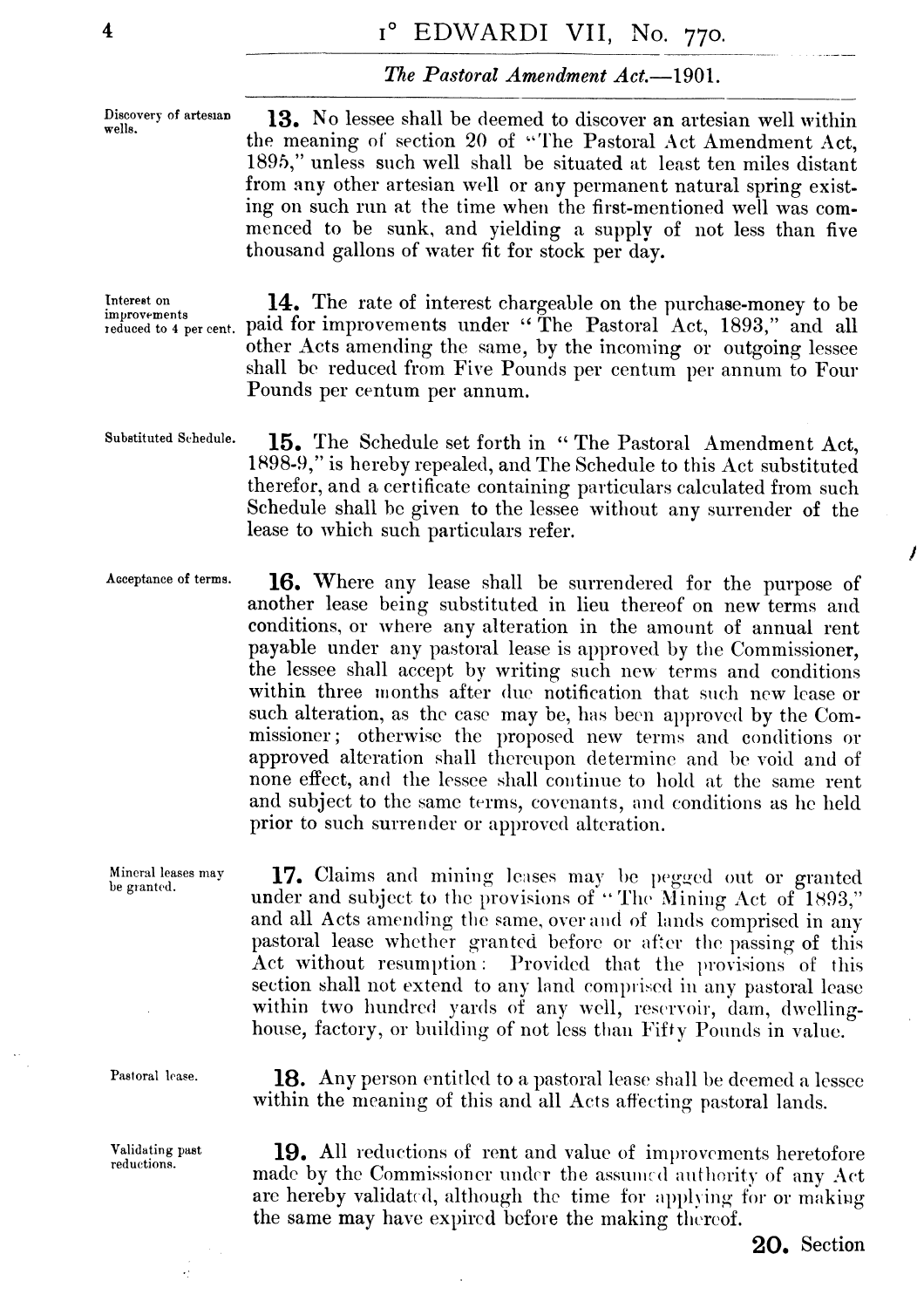### **I"** EDWARDI VII, No. **770. <sup>5</sup>**

#### *The Pastoral Amendment Act.*  $-1901$ .

**20.** Section 117 of "The Crown Lands Act" (No. 444) of 1888 Leases for aboriginal hereby renealed, and the following section substituted therefor  $:$ — granted. is hereby repealed, and the following section substituted therefor :-Leases may be granted to charitable incorporated bodies for any term not exceeding twenty-one years, at such rent and upon such terms of Act No. 444 of and conditions as the Governor may think fit, of any land as 1888. aboriginal reserves, in blocks not exceeding one thousand square miles. Every such lease shall be subject to a right of renewal so long as it can be shown to the satisfaction of the Governor that the lands therein described are required for and applied for the use of the aboriginal inhabitants of the State.

21. All reductions of rent and other concessions authorised by Reductions, when to this Act shall take effect only from and after the first day of January, of leases. one thousand nine hundred and two, and all new leases issued under this Act in lieu of' surrendered leases shall date from the said first day of January, one thousand nine hundred and two.

In the name and on behalf of His Majesty, I hereby assent to this Bill.

TENNYSON, Governor.

**8** 

Æ,